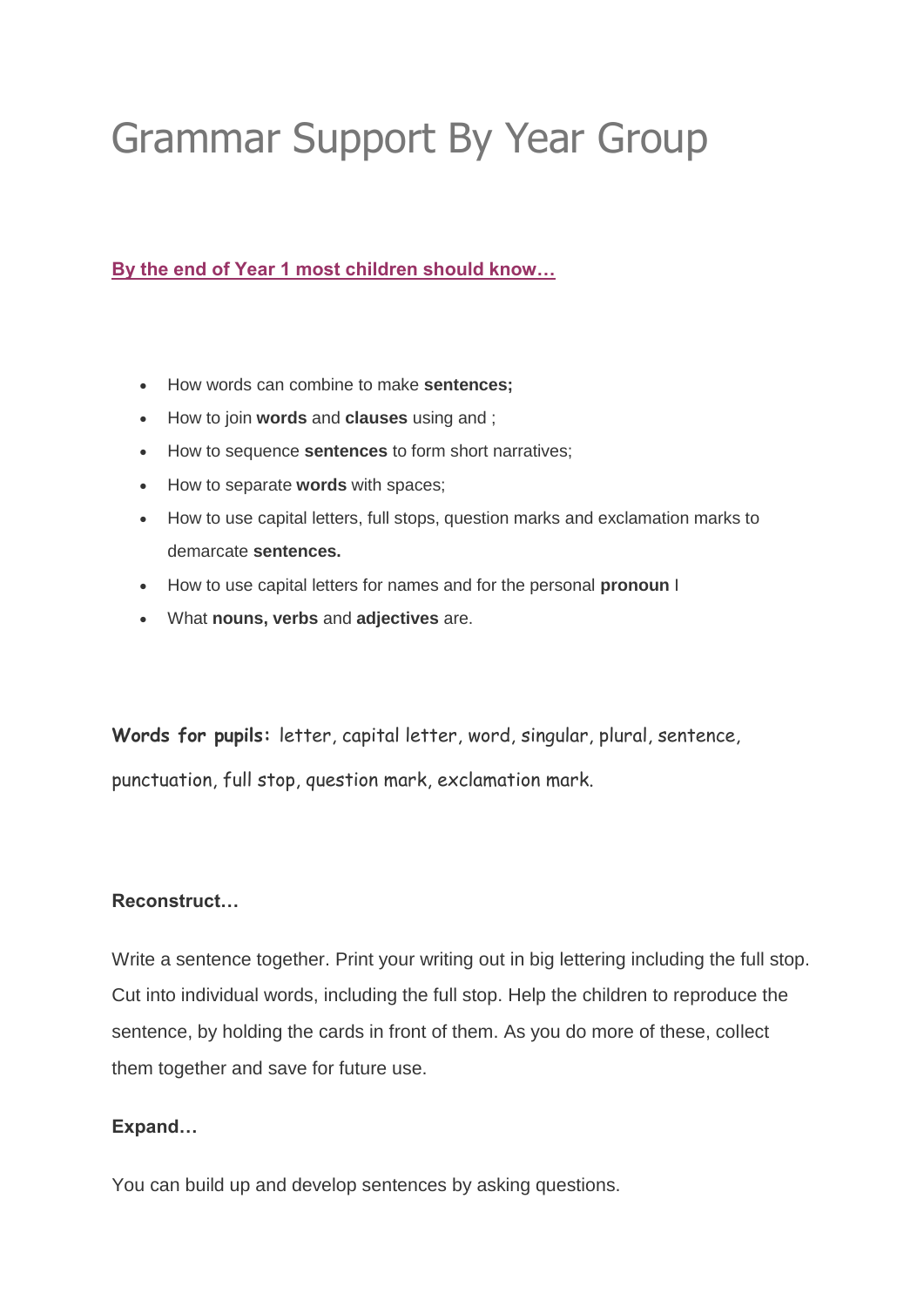Child: "It's my birthday today."

Adult: "How old are you?"

Child: "I am five."

Adult: "It is your fifth birthday today." … and so on…

# **Sentence Frames:**

Can be used to develop understanding of simple sentence structures

| Elephants | like | carrots.  |
|-----------|------|-----------|
|           |      |           |
| Tigers    | like | biscuits. |
|           |      |           |
| Penguins  | like |           |
|           |      |           |
| Lions     | like |           |
|           |      |           |
| Parrots   | like |           |

Make sure that children have plenty of regular practice and that they use capital letters and full stops.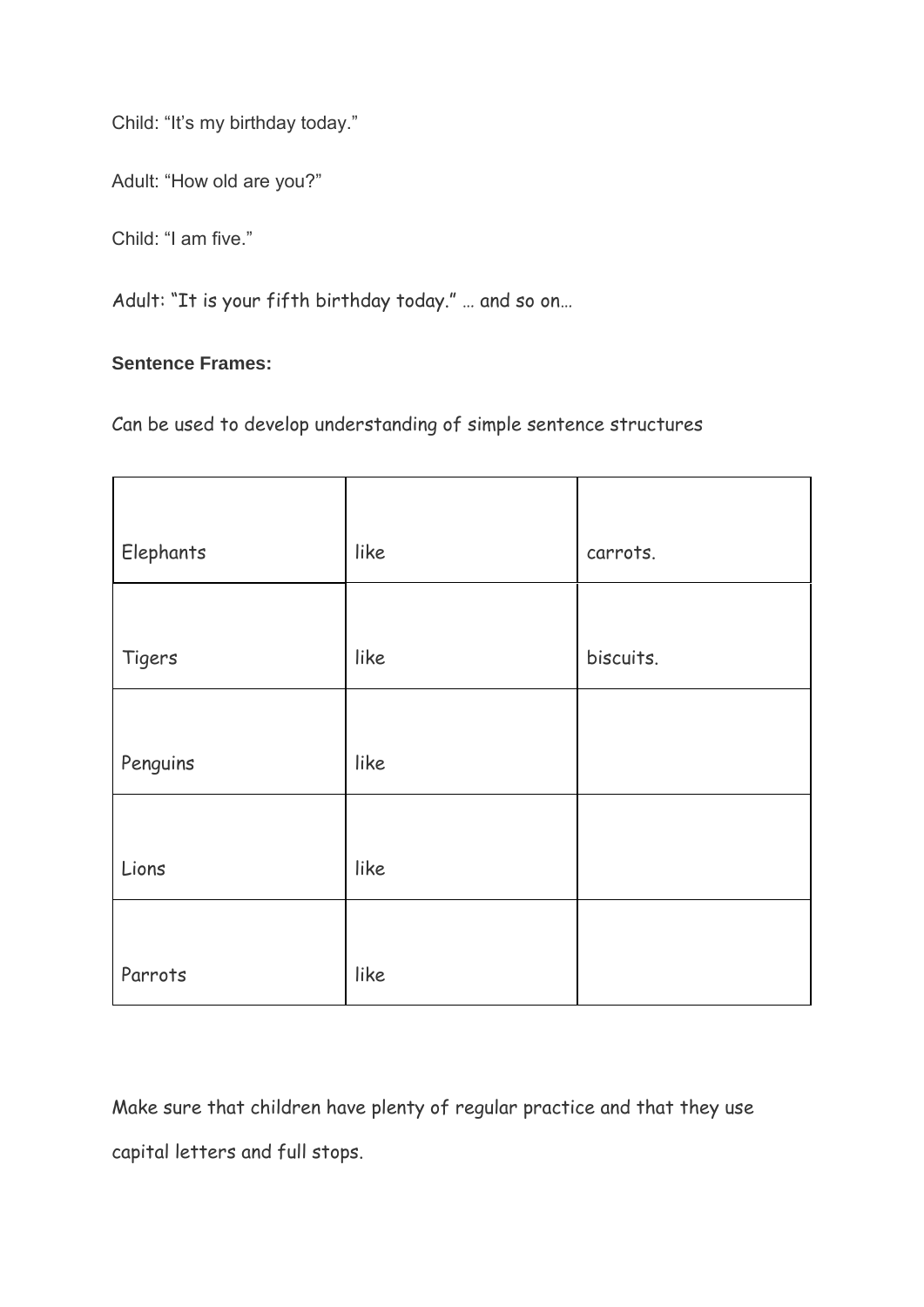# **Transforming sentences:**

Oral, then written changing the words in well-known sentences.

Jack and Jill went up the hill. … can become… Fred and Kath went down the path!

Or…

Humpty Dumpty sat on a wall; Humpty Dumpty had a great fall.

Humpty Dumpty ran on the road; Humpty Dumpty trod on a toad!

# **Try some of these online activities to support your child's learning…**

Capital letters

<https://roythezebra.com/reading-games/new-window/capital-letter-beginner-1.html>

A range of relevant skills – capital letter, sentences, question marks etc. <http://www.bbc.co.uk/schools/magickey/adventures/index.shtml>

Capital letters and full stops

[https://hwb.wales.gov.uk/cms/hwbcontent/Shared%20Documents/VTC/cap\\_letters\\_s](https://hwb.wales.gov.uk/cms/hwbcontent/Shared%20Documents/VTC/c%20ap_letters_stops/eng/Introduction/default.htm) [tops/eng/Introduction/default.htm](https://hwb.wales.gov.uk/cms/hwbcontent/Shared%20Documents/VTC/c%20ap_letters_stops/eng/Introduction/default.htm)

**By the end of Year 2 most children should understand…**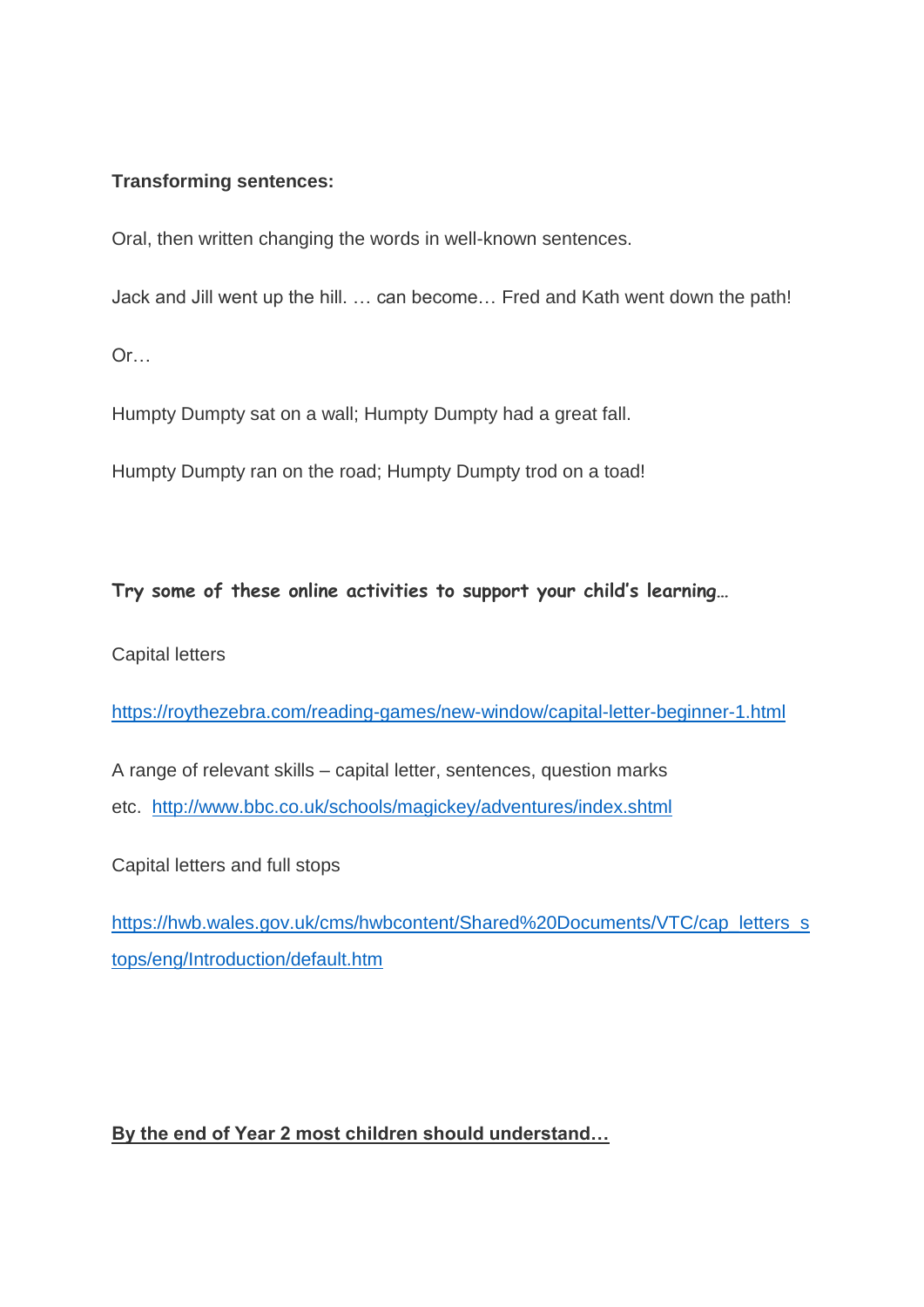- What **nouns, verbs**, **adjectives** and **adverbs** are.
- **Subordination –** using...when, if, that, because...
- **Coordination –** using…or, and , but;
- How to expand **noun phrases** for description and specification; **(**e.g. the blue butterfly, plain flour, the man in The Moon. )
- How the grammatical patterns in a sentence indicate its function as a **statement, question, exclamation** or **command.**
- How to make the correct choice of **present tense** and **past tense.**
- The use of the **progressive** form of **verbs** in the **present** and **past tense** to mark actions in progress; (e.g. she is drumming; he was shouting. )
- The use of capital letters, full stops, question marks and exclamation marks to demarcate **sentences**. Commas to separate items in a list;
- The use of apostrophes to mark where letters are missing in spelling and to mark singular possession in nouns. (e.g. the girl's name.)

**Words for pupils:** noun, noun phrase, statement, question, exclamation, command, compound, adjective, verb, suffix, adverb, tense (past, present), apostrophe, comma.

## **Perfect punctuation**

Write a short piece of text with full stops in the wrong place. Read it through together. Does it sound right? Alter it by reading through and listening to hear when the sentence is complete. Correct accordingly.

## **Punctuation spotter**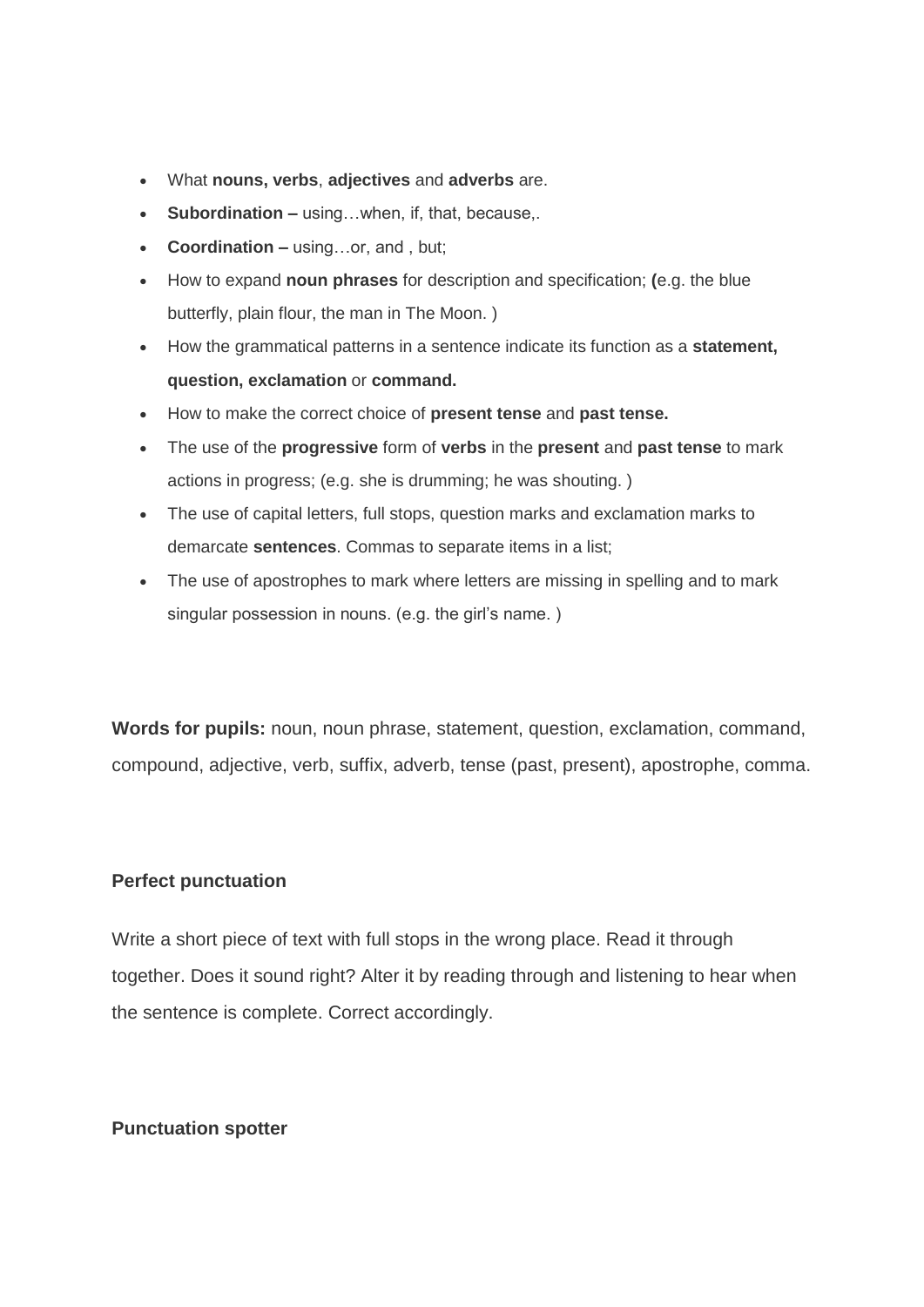Print off a piece of text from a book, magazine or the internet. Go through this, highlighting all of the capital letters and full stops. Make a chart to record, "When do we use capital letters?" Do the same with question marks, exclamation marks or verbs and adjectives.

## **Sentence frames – nouns, verbs, adjectives, adverbs**

Use this to help develop your understanding of more complex sentences.

| Article | Adjective | <b>Noun</b> | Verb   | Adverb    |
|---------|-----------|-------------|--------|-----------|
| The     | black     | rat         | looked | soggy.    |
| An      | old       | duck        | swam   | slowly.   |
| Some    | smart     | rings       | shone  | brightly. |
| A       | toffee    |             |        |           |

# **Finish the sentence:**

Give your child some sentence stems and conjunctions – e.g. The dog ran over the road… when, because, next, etc.

Children compose appropriate endings. Discuss. Are the endings interchangeable? Does the meaning change according to the conjunction being used?

## **Stretchy sentences: Can you stretch these sentences?**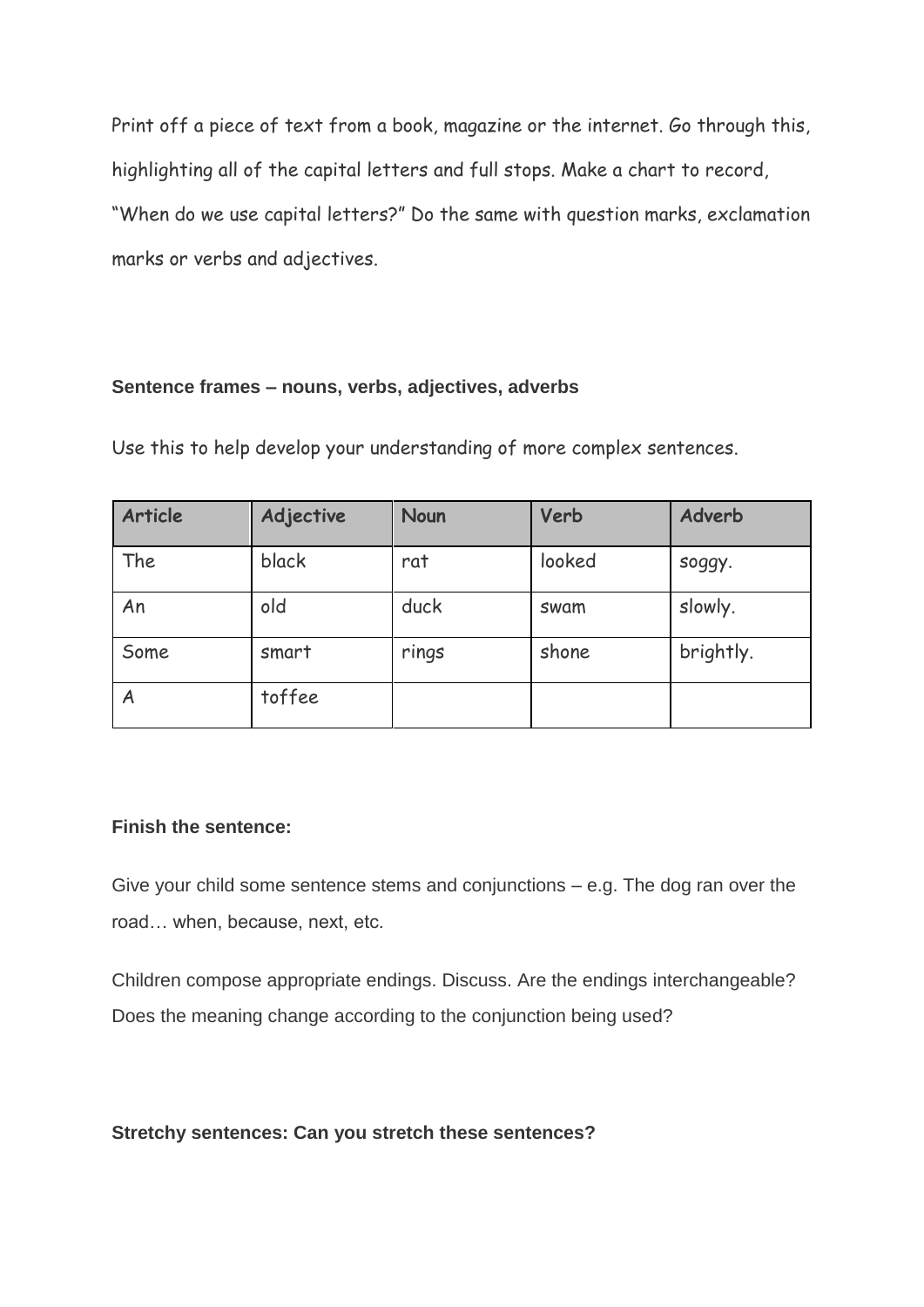To make them longer you need to add more information.

e.g. The boy went to the park.

The happy, young boy went to play with his friends at the huge, exciting park.

or…

The tall, brown haired boy was fed up so he went to the park to play with his friends on the fantastic, big climbing frame.

- The fox had a tail.
- The sea was calm.
- The bat was squeaking.
- We went on the slide.
- The hedgehog has spikes.
- I had an ice-cream.
- The owl was flying.
- At night time it is dark.
- We played all day.

**Try some of these online activities to support your child's learning…** 

Punctuating sentences:

**[http://www.bbc.co.uk/bitesize/ks1/literacy/using\\_punctuation/play/](http://www.bbc.co.uk/bitesize/ks1/literacy/using_punctuation/play/)**

Joining words: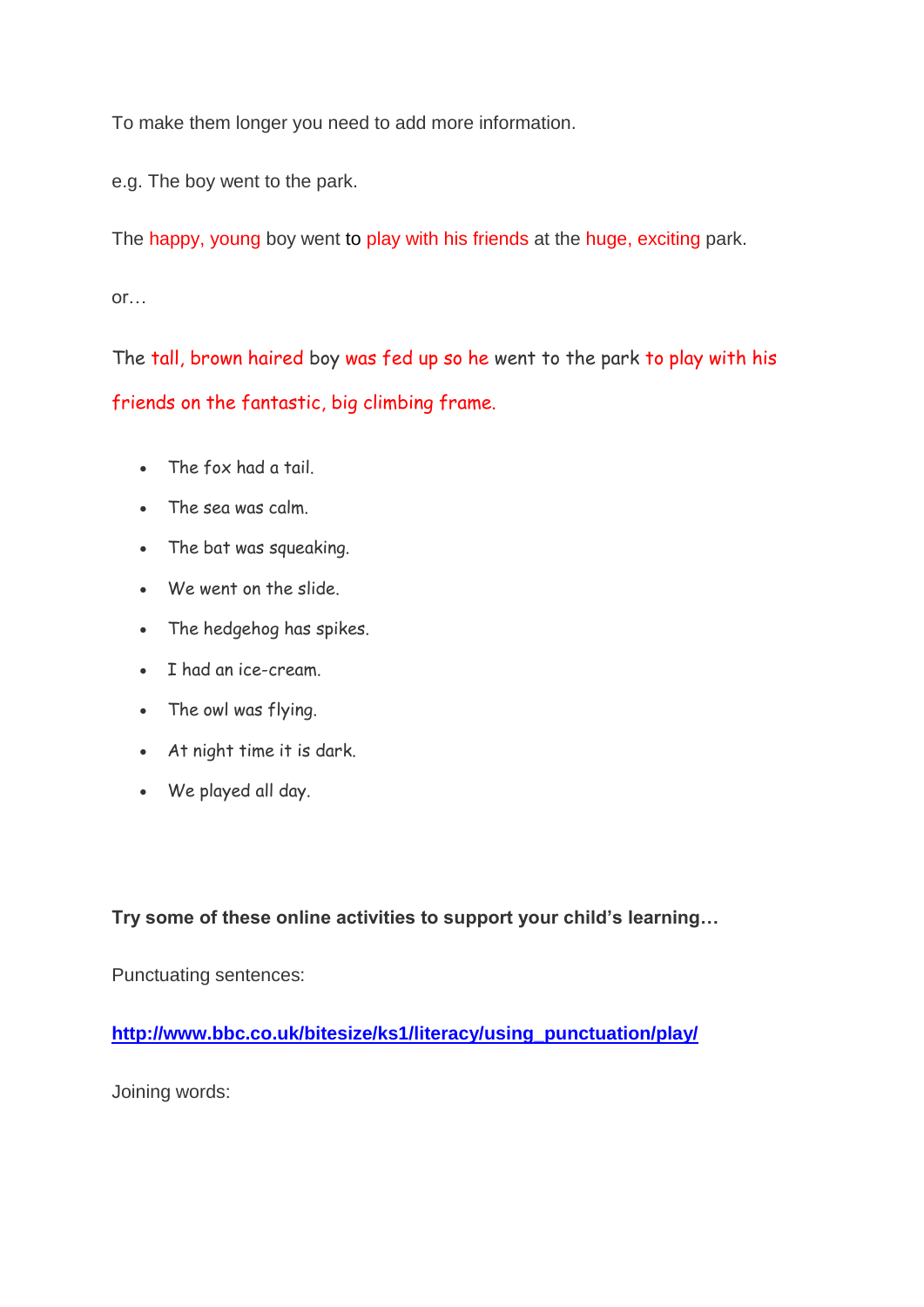**[http://www.bbc.co.uk/bitesize/firstlevel/literacy\\_and\\_english/joining\\_words/pla](http://www.bbc.co.uk/bitesize/firstlevel/literacy_and_english/joining_words/play/popup.shtml) [y/popup.shtml](http://www.bbc.co.uk/bitesize/firstlevel/literacy_and_english/joining_words/play/popup.shtml)**

Making sentences:

**[http://www.bbc.co.uk/bitesize/ks1/literacy/making\\_sentences/play/popup.shtml](http://www.bbc.co.uk/bitesize/ks1/literacy/making_sentences/play/popup.shtml)**

# **By the end of Year 3 most children should know…**

- How to express time, place and cause using **conjunctions –** (e.g. when, before, after, while, so, because), **adverbs** (e.g. then, next, soon, therefore), or **prepositions** (e.g. before, after, during, in, because of).
- The basics of using paragraphs as a way of grouping related material;
- How to use headings and sub headings to aid presentation;
- How to use the **present perfect** form of **verbs** instead of the simple past (e.g. He has gone out to play. **contrasted with…** He went out to play ).
- How to use inverted commas to **punctuate** direct speech.

**Words for pupils:** adverb, preposition, conjunction, word family, prefix, clause, direct speech, consonant, vowel, inverted commas (or 'speech marks').

**Useful activities for year 3…**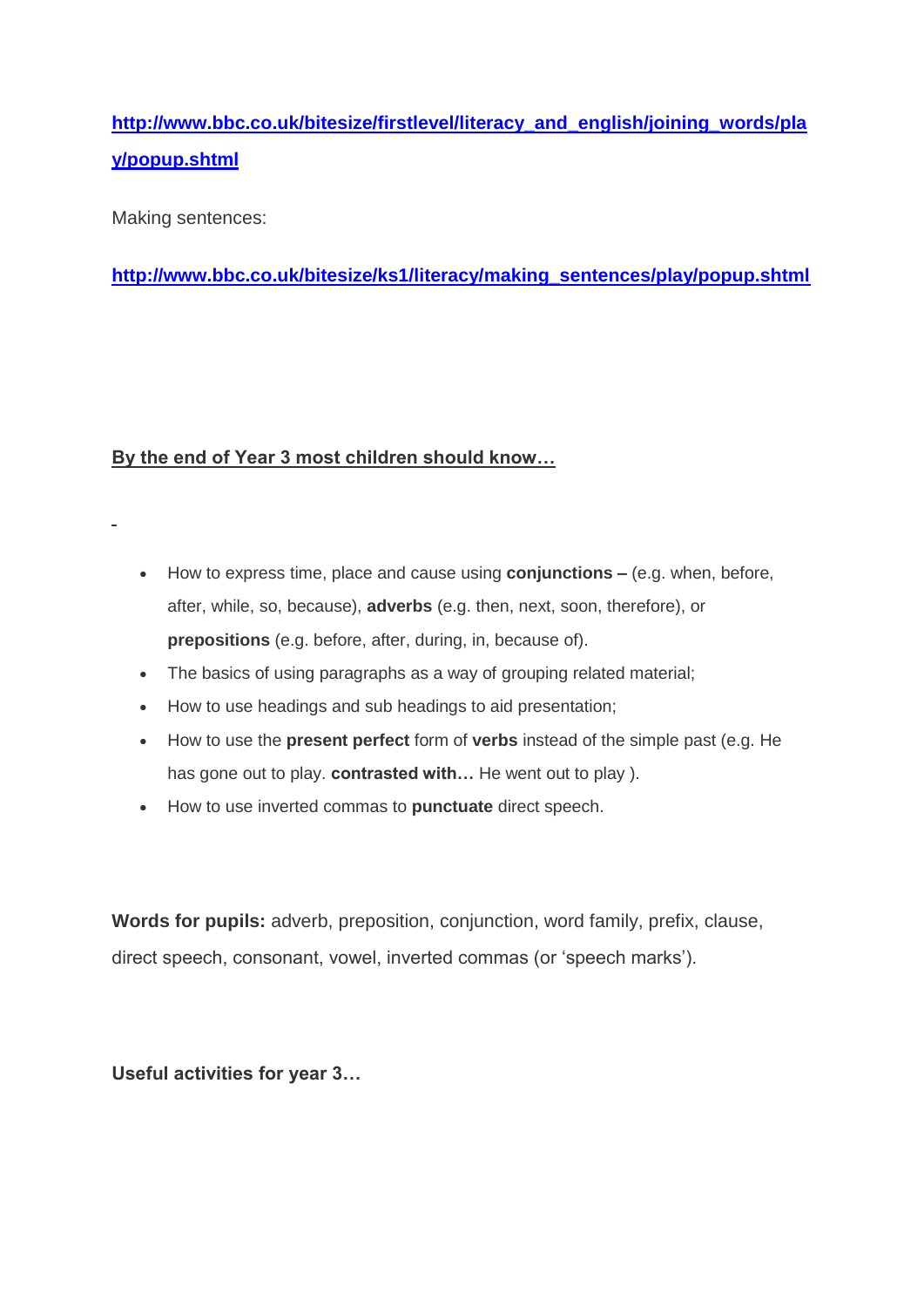## **Read! Read! Read!**



# **Take a page of writing (fiction or non-fiction):**

How many sentences are there?

What type of sentences can you see?

What sort of sentence does the author use first?

How does that make you feel?

What is the page about?

What types of words are used?

# **Punctuation police**

Look at a selection of magazines, advertisements, newspapers or leaflets. Highlight the punctuation marks you can see.

How many of each type can you see?

Why are they there?

Can you think of a rule?

Can you find any exclamation marks? Why are they where they are?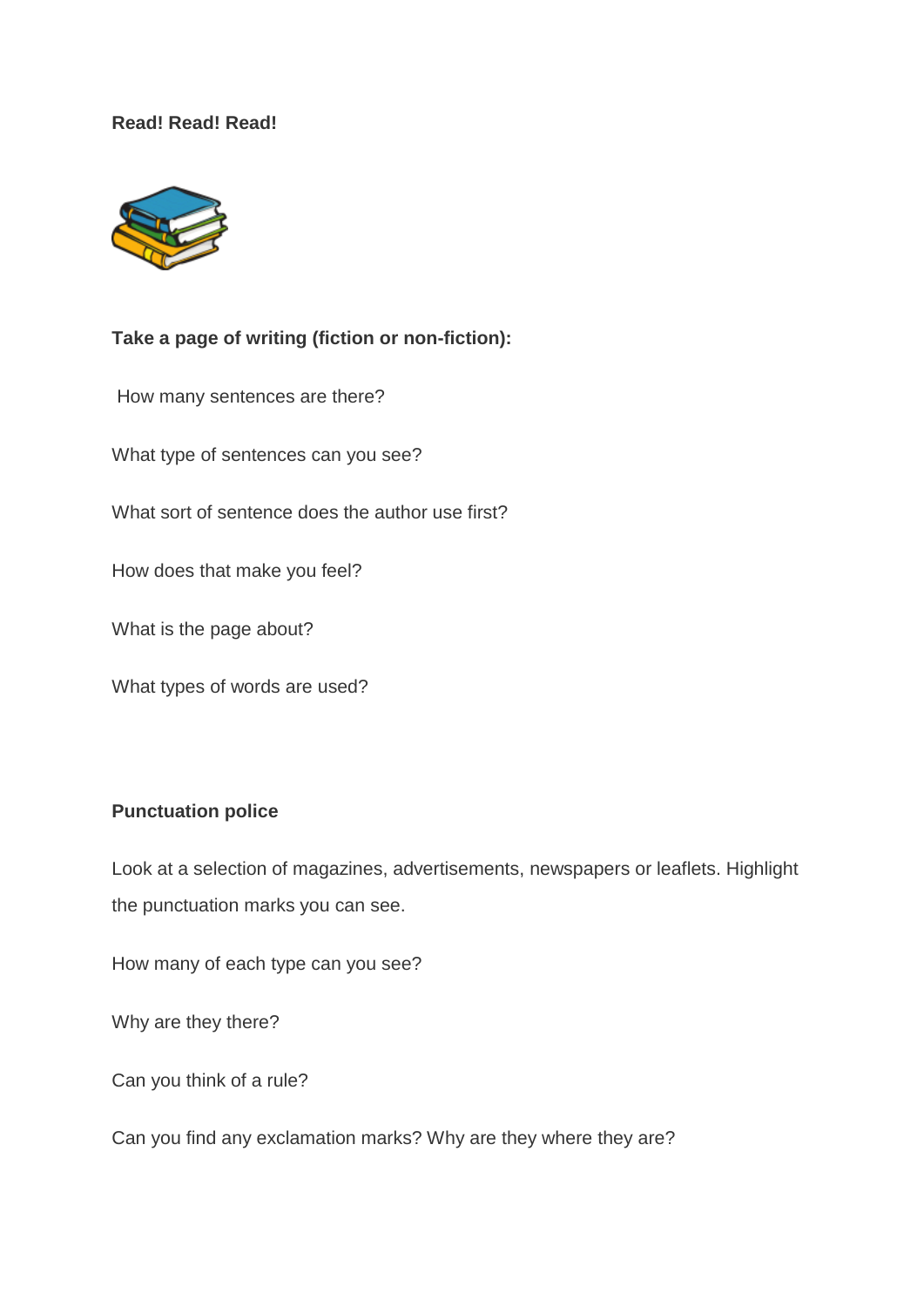What emotion are they showing – surprise, anger, fear or anything else?

# **Scriptwriter!**

Look at a short piece of film with the sound turned down (not too many characters). Look at the action and discuss what the characters might be saying to each other.

What sort of mood are they in?

How would they be talking? – shouting, whispering, grunting etc.?

Write out the dialogue using speech marks and the correct punctuation. Try to avoid using 'said 'all of the time.

"I want to be the top man! "bellowed the Godfather.

"Why is that? " enquired his son.

# **Try these…Can you spot the conjunctions in these sentences?**

# **Underline them:**

- 1. I put on my shoes and I went out to play.
- 2. I can't eat my sweets until after dinner.
- 3. I can't go out tonight because I have to stay in and do my homework.
- 4. It had been a long time since I had last played football.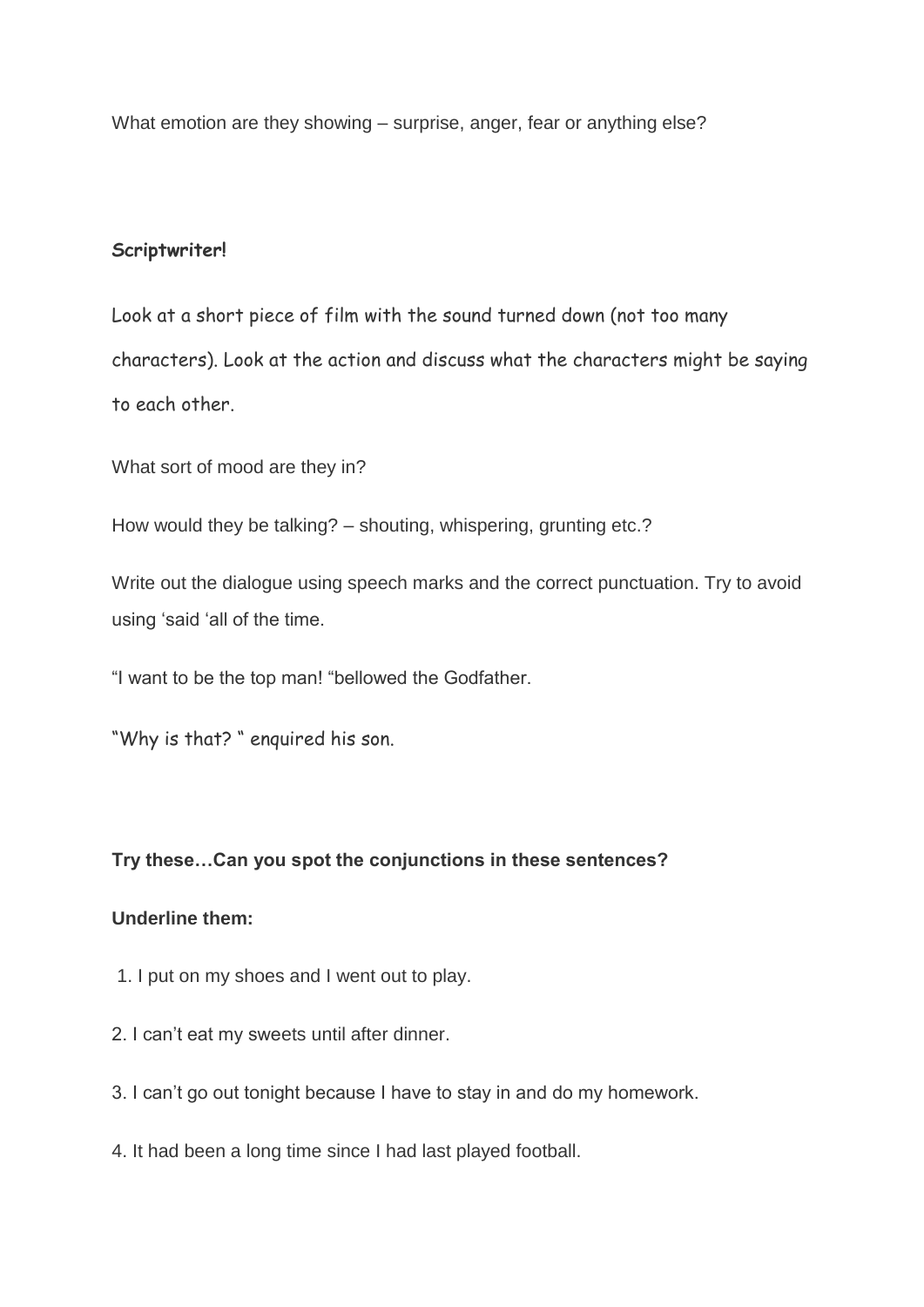5. I was going to eat the sweets but I saved them for my sister.

6. She was nice to me although she wouldn't let me play with the lego.

**Use conjunctions to make these sentences more interesting.** 

7. I can't go swimming. I have forgotten my swimming trunks.

8. I'd like to go to the park. My mum won't let me.

9. The old woman wanted to feed her dog. There was nothing in the cupboard.

Paragraphs:

[http://www.bbc.co.uk/bitesize/ks2/english/spelling\\_grammar/paragraphs/play/](http://www.bbc.co.uk/bitesize/ks2/english/spelling_grammar/paragraphs/play/)

Sentences:

[https://hwb.wales.gov.uk/cms/hwbcontent/Shared%20Documents/vtc/sentence\\_dete](https://hwb.wales.gov.uk/cms/hwbcontent/Shared%20Documents/vtc/sentence_detectives/eng/Introduction/default.htm) [ctives/eng/Introduction/default.htm](https://hwb.wales.gov.uk/cms/hwbcontent/Shared%20Documents/vtc/sentence_detectives/eng/Introduction/default.htm)

Punctuation marks:

<http://www.funenglishgames.com/punctuation.swf>

Adjectives etc.

[http://www.sheppardsoftware.com/grammar/grammar\\_tutorial.htm](http://www.sheppardsoftware.com/grammar/grammar_tutorial.htm)

**By the end of Year 4 most children should know…**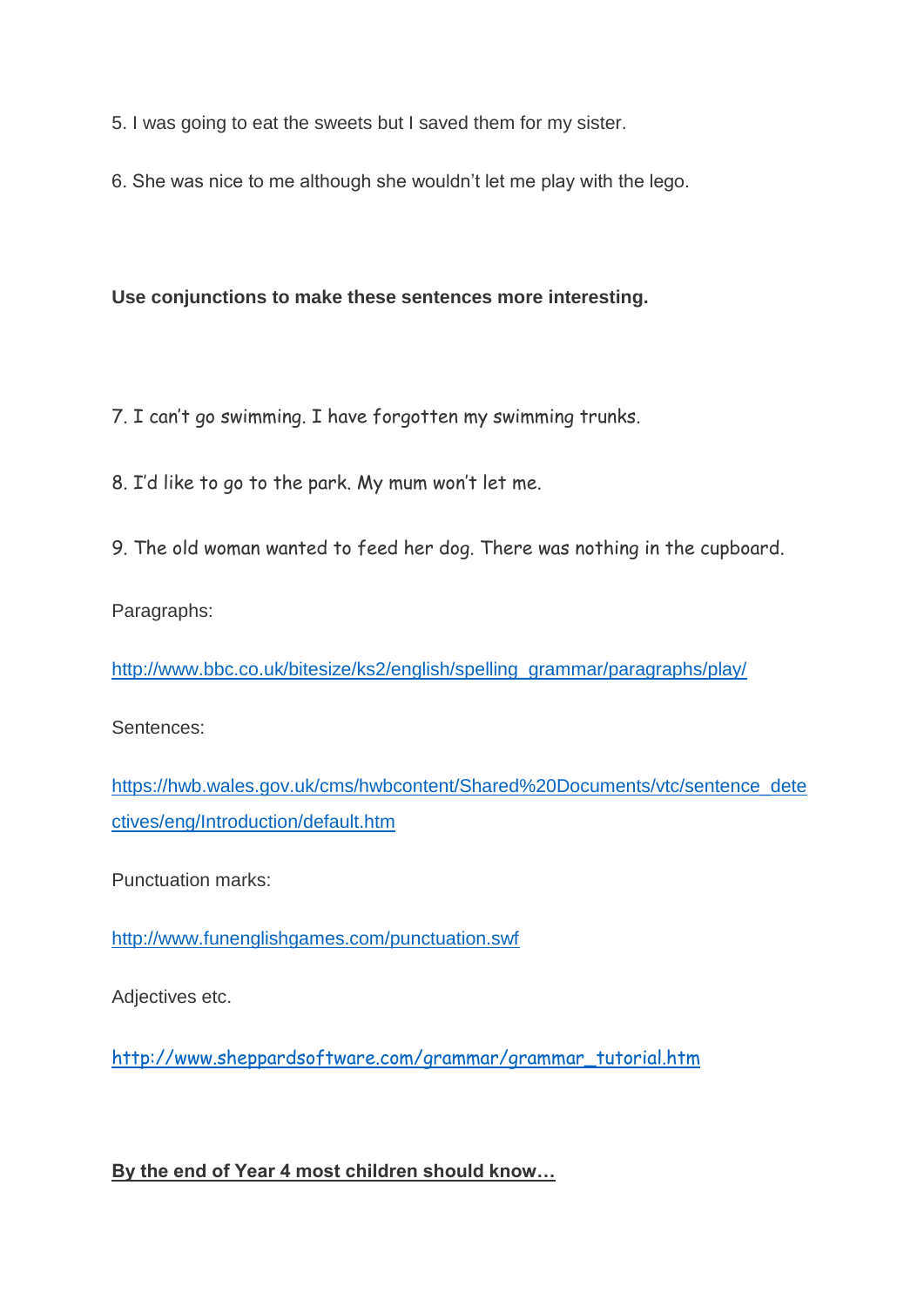- How to expand noun phrases by the addition of modifying adjectives, nouns and preposition phrases (e.g. the teacher expanded to: the strict teacher with curly red hair ),
- About **fronted adverbials** (e.g. Later that day, I heard the bad news).
- Use of commas after **fronted adverbials.**
- How to use paragraphs to organise ideas around a theme.
- How to choose the correct **pronoun** or **noun** within and across **sentences** to aid cohesion and avoid repetition;
- How to use inverted commas and other punctuation to indicate direct speech (e.g. a comma after the reporting clause; end punctuation within inverted commas: The conductor shouted, "Sit down!").
- **Apostrophes** to mark singular and plural possession (e.g. the girl's name, the girls' names )

**Words for pupils:** determiner, pronoun, possessive pronoun, adverbial

#### **Useful Activities for Year 4**

• **Make as many as you can… root words** 

The challenge is to find as many words as you can from one root …e.g. **wind –** windy, windier, windfall, windpipe, windscreen, window etc.

**rain…** 

**heavy…** 

**happy… and so on and so on.**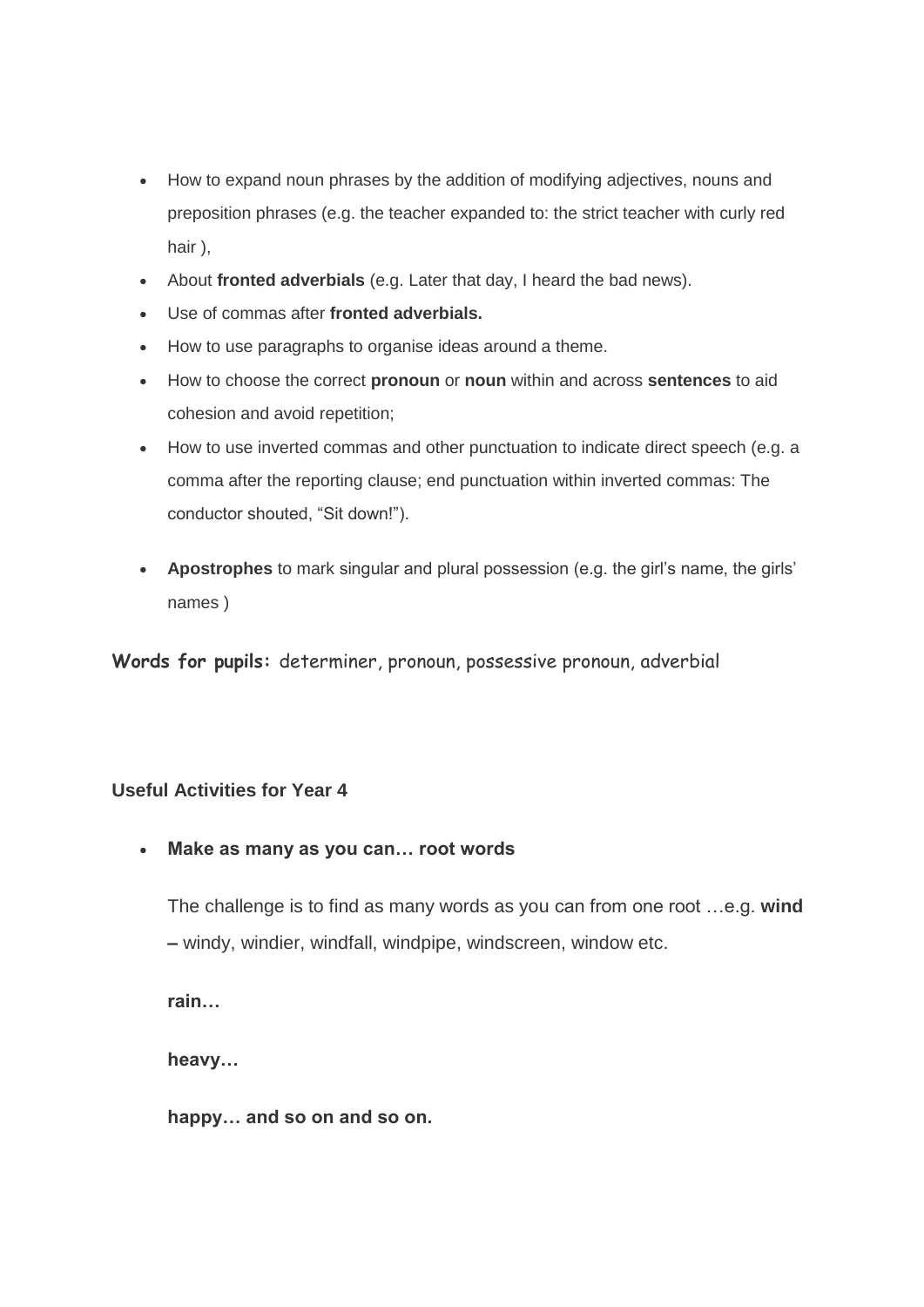## **Poetry please…**

Work together to write fantastic descriptive poetry…

#### *Select a topic … the sea.*

Player 1 - thinks of three adjectives to describe the sea – raging, crashing, sparkling… write them on pieces of card.

Player 2 – collects three more words – encourage use of thesaurus (online or otherwise)

Carry taking it in turns to collect words and record on card.

When you have enough – arrange and rearrange them to build your poems;

Try this with other types of topic

**Try some of these online activities to support learning…** 

Contractions in apostrophes:

**[http://www.oswego.org/ocsd](http://www.oswego.org/ocsd-web/match/matchgeneric.asp?filename=jwildecontractions)[web/match/matchgeneric.asp?filename=jwildecontractions](http://www.oswego.org/ocsd-web/match/matchgeneric.asp?filename=jwildecontractions)**

Sentences:

**[http://www.topmarks.co.uk/Flash.aspx?e=spelling-grammar0](http://www.topmarks.co.uk/Flash.aspx?e=spelling-grammar03)**3

Punctuation:

**<http://www.sheppardsoftware.com/grammar/punctuation.htm>**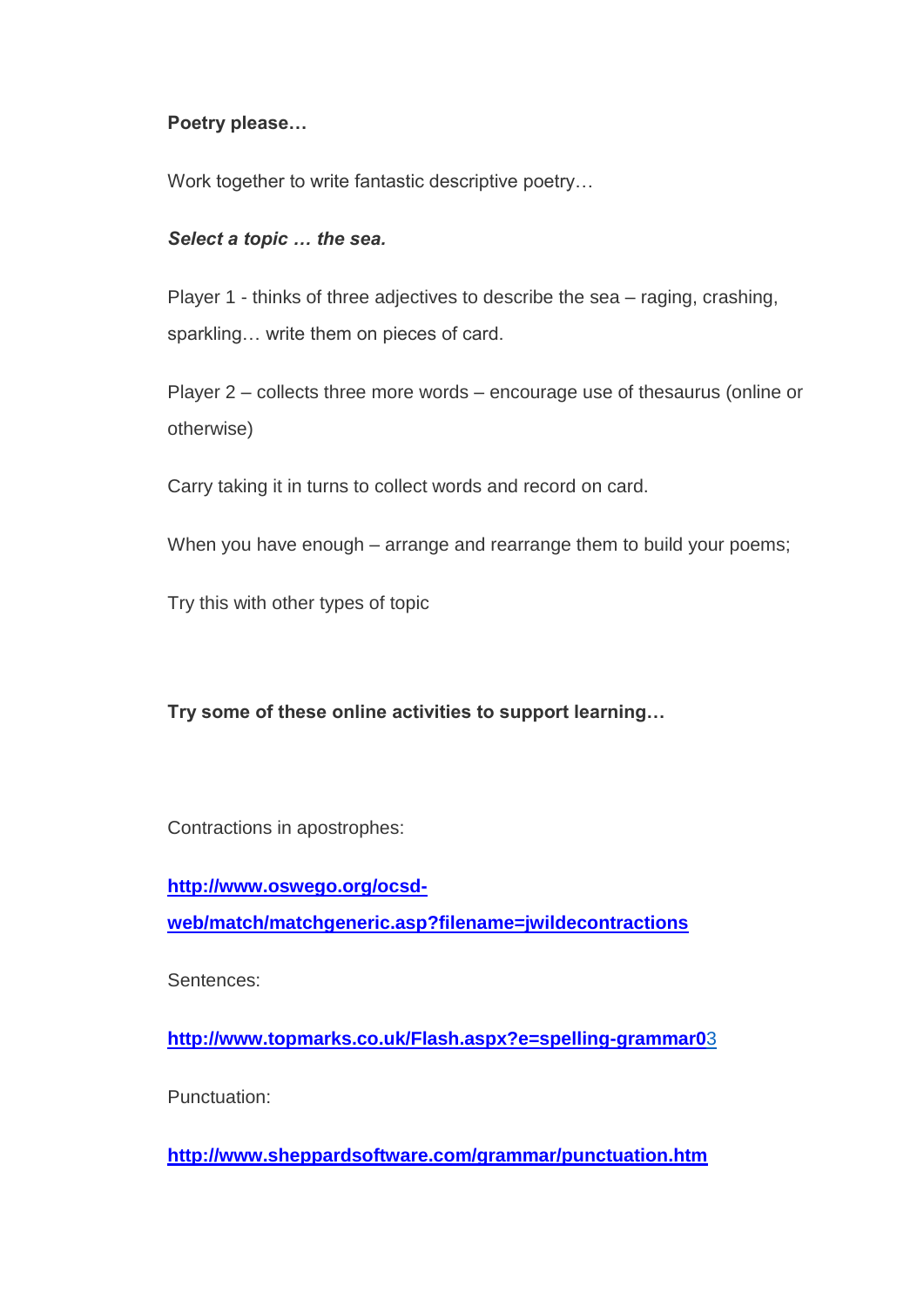More sentences:

**<http://www.crickweb.co.uk/ks2literacy.html>**

# **By the end of Year 5 most children should know…**

- How to use **relative clauses**, beginning with who, which, where, when, whose, that, or an omitted relative pronoun.
- How to indicate degrees of possibility using **adverbs** (e.g. perhaps, surely) or **modal verbs** (e.g. might, should, will, must).
- How to link ideas across paragraphs using **adverbials** of time (e.g. later , before, then), place (e.g. nearby, far away) and number (e.g. secondly, finally) or tense choices (e.g. he had seen her before)
- How to use brackets, dashes or commas to indicate parenthesis This is used to offset additional information in your sentence (called parenthesis) (e.g. While on holiday in London, Simon Schmidt, a fireman from New York, rescued a cat from a tree.

**Words used by pupils…** modal verb, relative pronoun, relative clause, parenthesis, bracket, dash, cohesion, ambiguity.

**By the end of Year 6 most children should know…**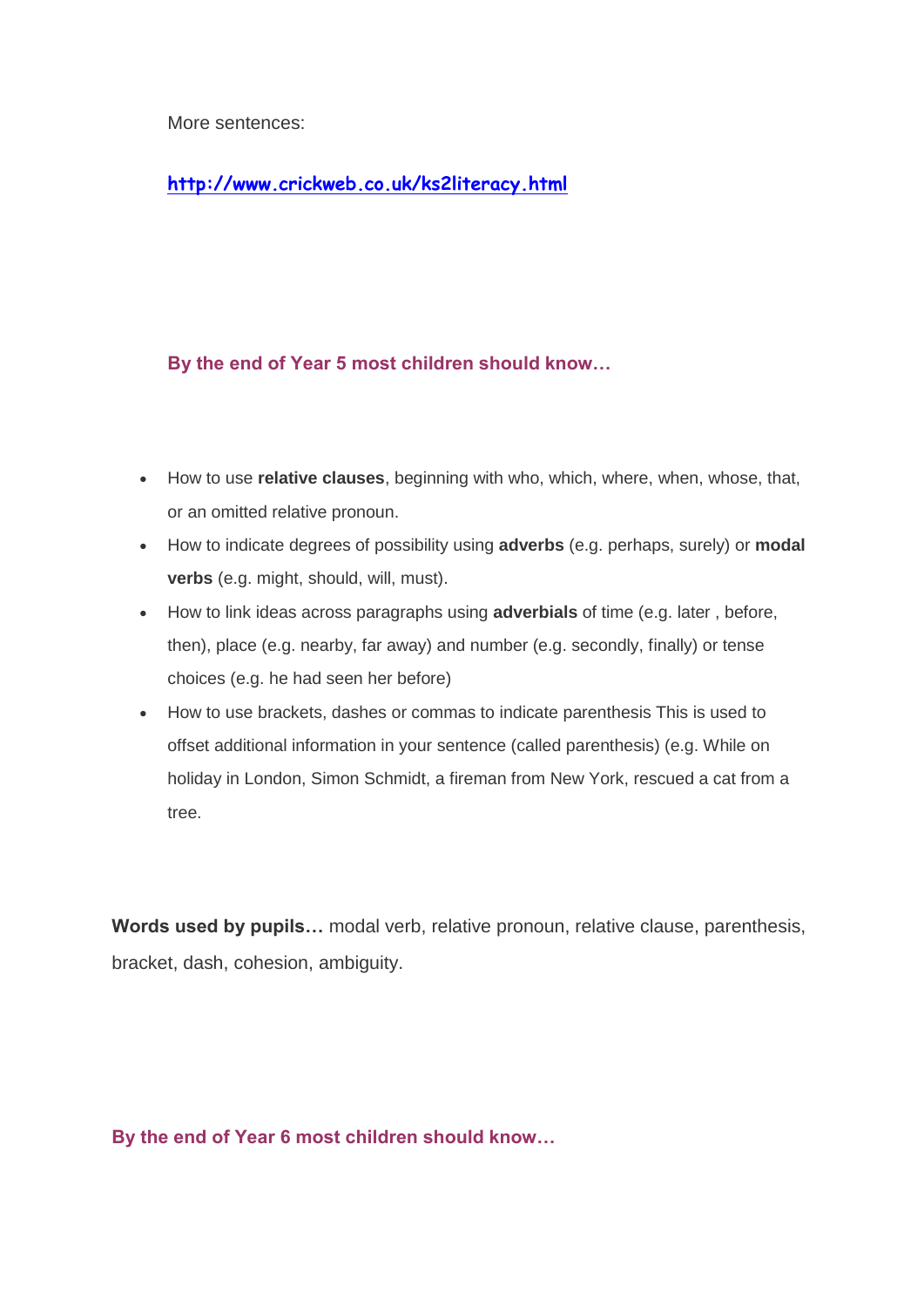- The use of the **passive** to affect the presentation of information in a **sentence** (e.g. I broke the window in the greenhouse - instead **of…** The window in the greenhouse was broken [by me].
- The difference between the use of informal speech or slang and that of a formal type of speech and writing (e.g. the use of question tags… He's your friend, isn't he).
- How to link ideas across paragraphs using a wider range of **cohesive devices:**  repetition of a **word** or phrase, grammatical connections (e.g. the use of adverbials such as …on the other hand, in contrast or as a consequence), and **ellipsis…**
- How to use layout devices (e.g. headings, subheadings, columns, bullets or tables, to structure text).
- Use of the semi-colon, colon and dash to mark the boundary between independent **clauses** (e.g. It's raining; I'm fed up).
- The use of the colon to introduce a list and the use of semi-colons within lists.
- The **punctuation** of bullet points to list information.
- How hyphens can be used to avoid ambiguity, (e.g. man eating shark or man-eating shark, recover or re-cover )

**Words used by pupils…** subject, object, active, passive, synonym, antonym, ellipsis, hyphen, colon, semi-colon, bullet points.

**Useful activities for Years 5 and 6…** 

**Read! Read! Read!**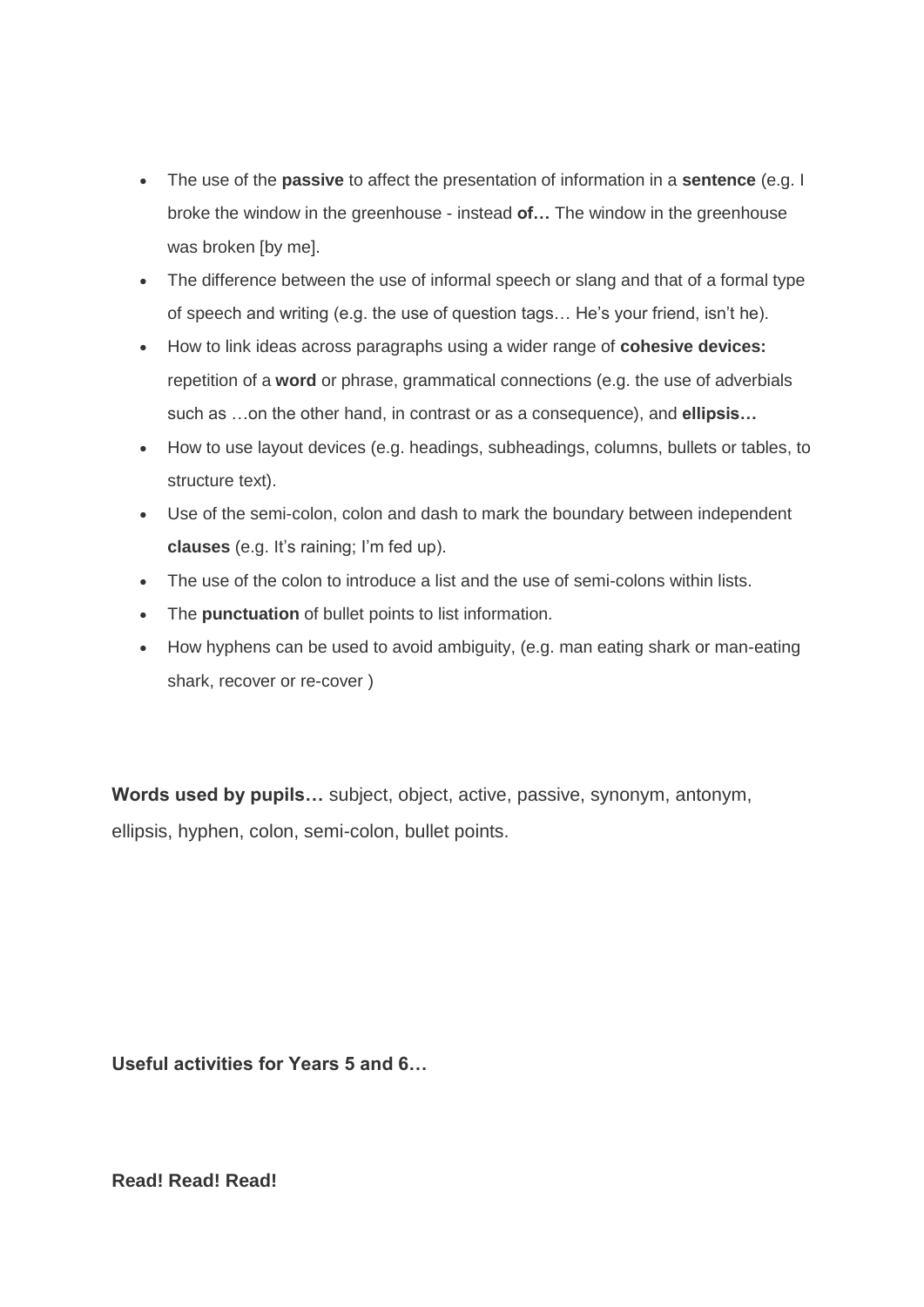Choose a quality text to share. Discuss the type of language being used and how it works within a sentence. Talk about the dialogue being used. Take parts … reading it like a play – getting into character, mood etc.

#### **Poetic licence!**

Practice making /writing alliterative sentences. **Who can make the longest sentence?** When might we use alliteration?

*Rabbit… The ravishing rabbit rowed over the river and replaced his roller boots with red rock and roll rattles.* Dictionaries help here!!

#### **Complete the simile…**

Practise sharing similes. Start with the most basic…*as hot as…, as tall as…, the moon is like….* 

Now … extend the sentences – five words, six words and so on. Who can come up with the most complicated?

…*as hot as the underground in July!* 

#### **Keep extending…**

*…as slow as an old tortoise whose battery has run down…* 

**Crazy clauses**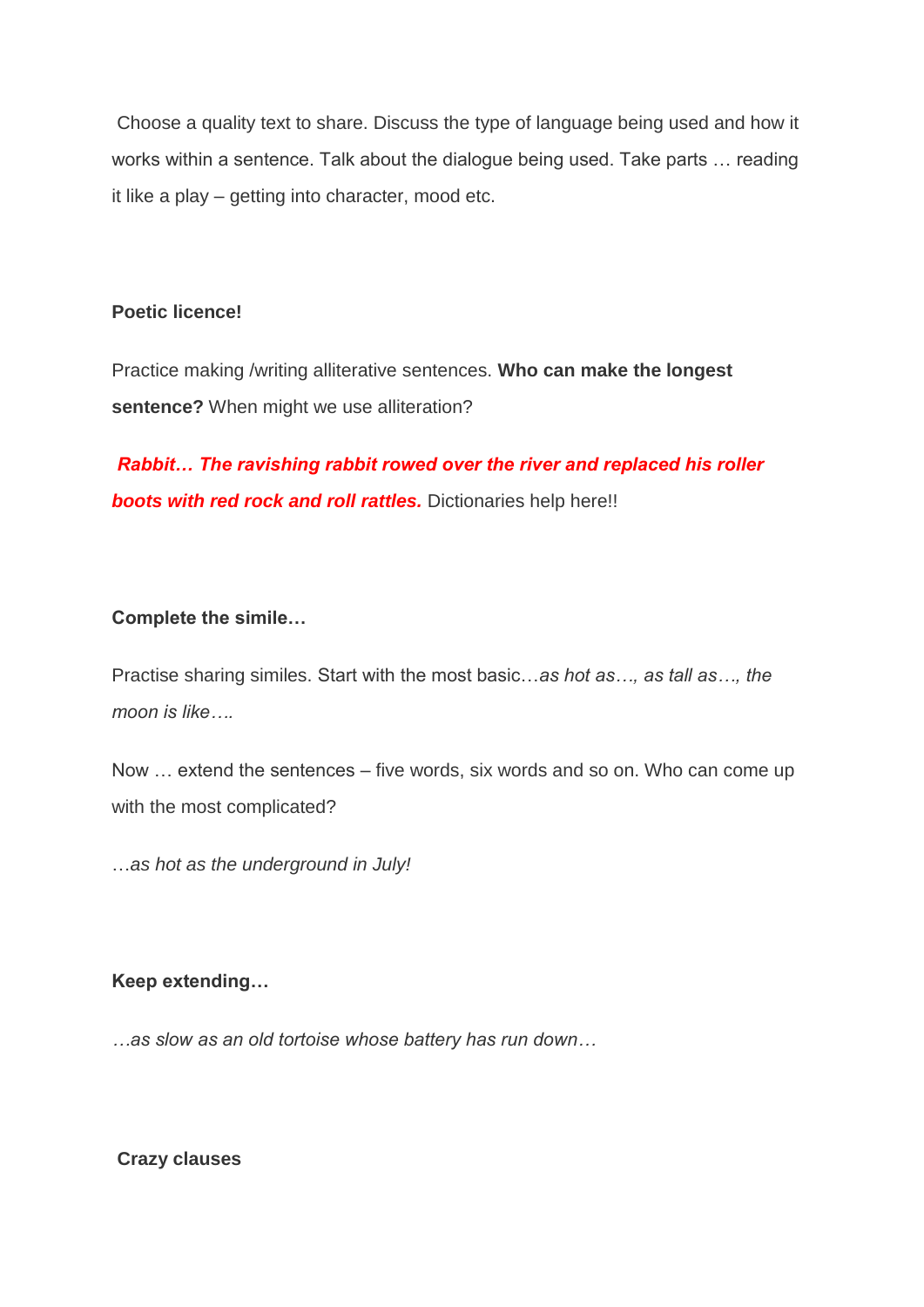You need to put together a collection of about ten completely unconnected nouns – custard, hippo, sausage, Skegness, pimple, pencil, sunflower, photocopier, firework, slug.

Tell them that they are going to write a sentence that is going to begin with either… although, because of, after, instead of, or despite of.

At random give them two of the nouns.

Now write your sentence, make sure that it is correctly punctuated and that it makes sense… **Although** the **custard** was hot and sweet, the **hippo** still managed to take a bath in it. or… **Despite of** eating a large s**lug** for breakfast, the man cycled to **Skegness.** 

#### **The comma - what it is and when to use it**

Lots of people get confused about using the comma. But here is one simple rule that covers all of these examples:

Use a comma when it will make it easier for your reader to understand what you are writing about. In other words, use a comma when, if you didn't use one, your reader might get confused.

Is it really as simple as that? Well, let's test it out.

With your adult, work out where commas are needed in these sentences:

1 Everyone brought flour milk eggs and sugar to class.

2 The Head teacher wants to see Jodie, Jamal Tom and Nafissa.

3 Come here Hilary.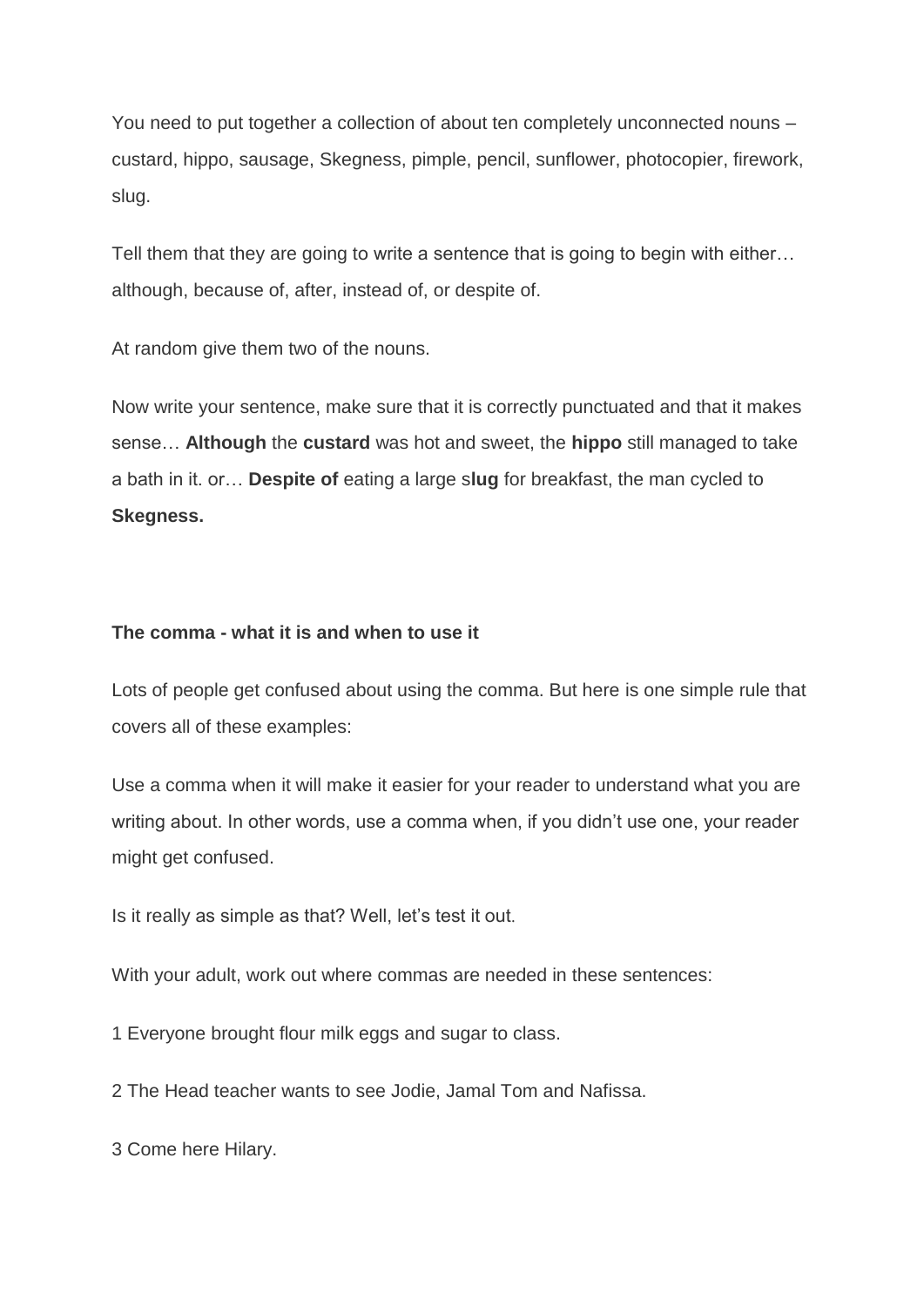4 My dog a black and white terrier is called Roxy.

5 Whitstable a small town in Kent is five miles from Canterbury.

6 "Sit down here" she said.

7 Jane said "I think it's going to rain."

8 Hetal one of the brightest girls in the class got 100% in the test.

9 If at first you don't succeed try try again.

10 I think I've learned to use full stops question marks exclamation marks and commas correctly.

#### **I beg your pardon…what did you say?**

Put in the speech marks and any commas, exclamation marks, question marks or capital letters that are needed in these sentences.

don't do that he shouted.

why not I asked him.

because I don't like it he replied.

tough luck I laughed.

that's not an answer he screamed

I told him don't shout like that.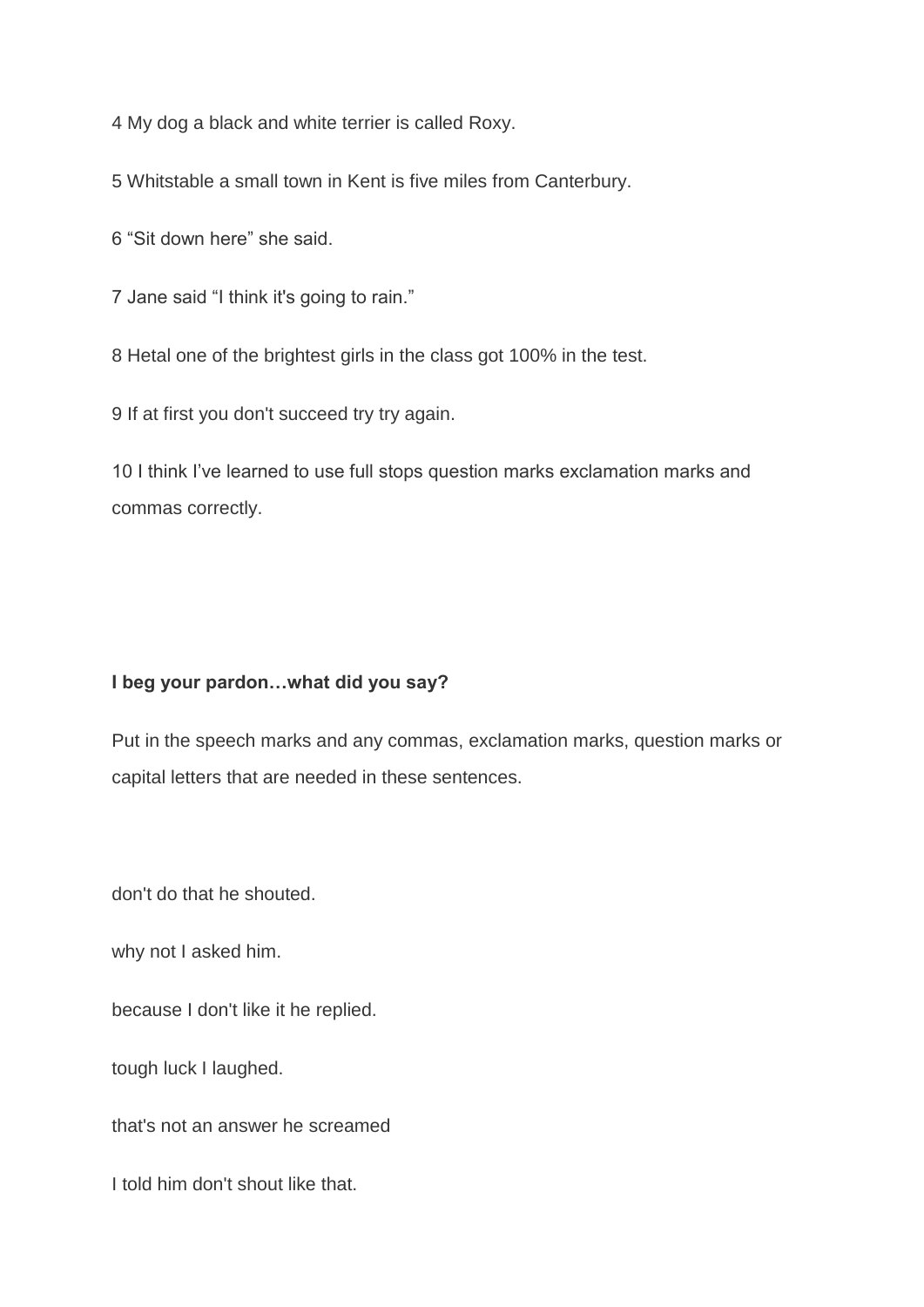he asked why not?

I replied because I don't like it.

he laughed tough luck then.

we both laughed and said enough let's go home

#### **Contractions…**

Read this with a parent and use an apostrophe to leave out a letter or letter where you can in some of the words.

*If you do not understand something, it is always best to ask for help. What would you do if you broke a finger? You would go to the doctor. He would treat the finger. He would give you good advice. If you did not listen to the doctor, you would be very silly. It is the same in school. We are here to learn things. So when we do not understand something, we should ask for help. That makes sense, does it not?*

#### **Possessive apostrophes**

We also use an apostrophe – an upstairs comma – to show that something belongs to someone or to something. In other words, they possess it, so we call it the **possessive apostrophe**.

Put the apostrophes in the correct place in each sentence.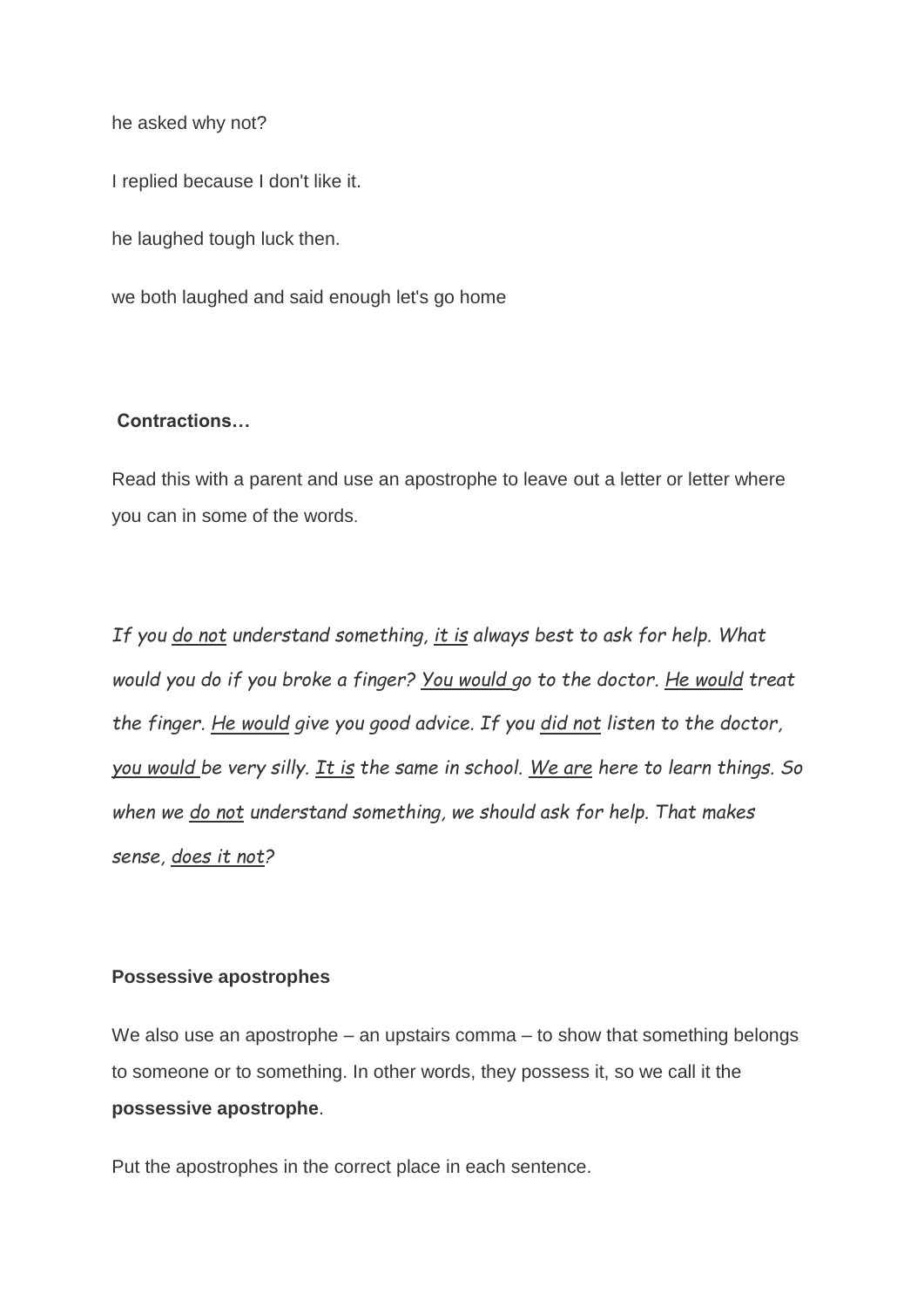- 1) Heres that boys pencil.
- 2) Thats my mothers best friend.
- 3) Both cars bumpers got dented.
- 4) Sallys jacket needs mending.
- 5) The birds wing is broken.
- 6) The childrens minibus has arrived.
- 7) Why is Davids sister crying?
- 8) The mices tails were cut off.
- 9) Jamess answer is correct.
- 10) Who took the boys bicycles?
- 11) This books last page is missing.
- 12) The ladies room is over there.

#### **All in good time…**

**Adverbs of time**… describe **when** something happens.

Here are some of the ones we often use: recently, finally, eventually, today, yesterday, tomorrow, now, soon, then, just, later, first, last, after, already, during.

Choose an **adverb of frequency** to complete each of these sentences.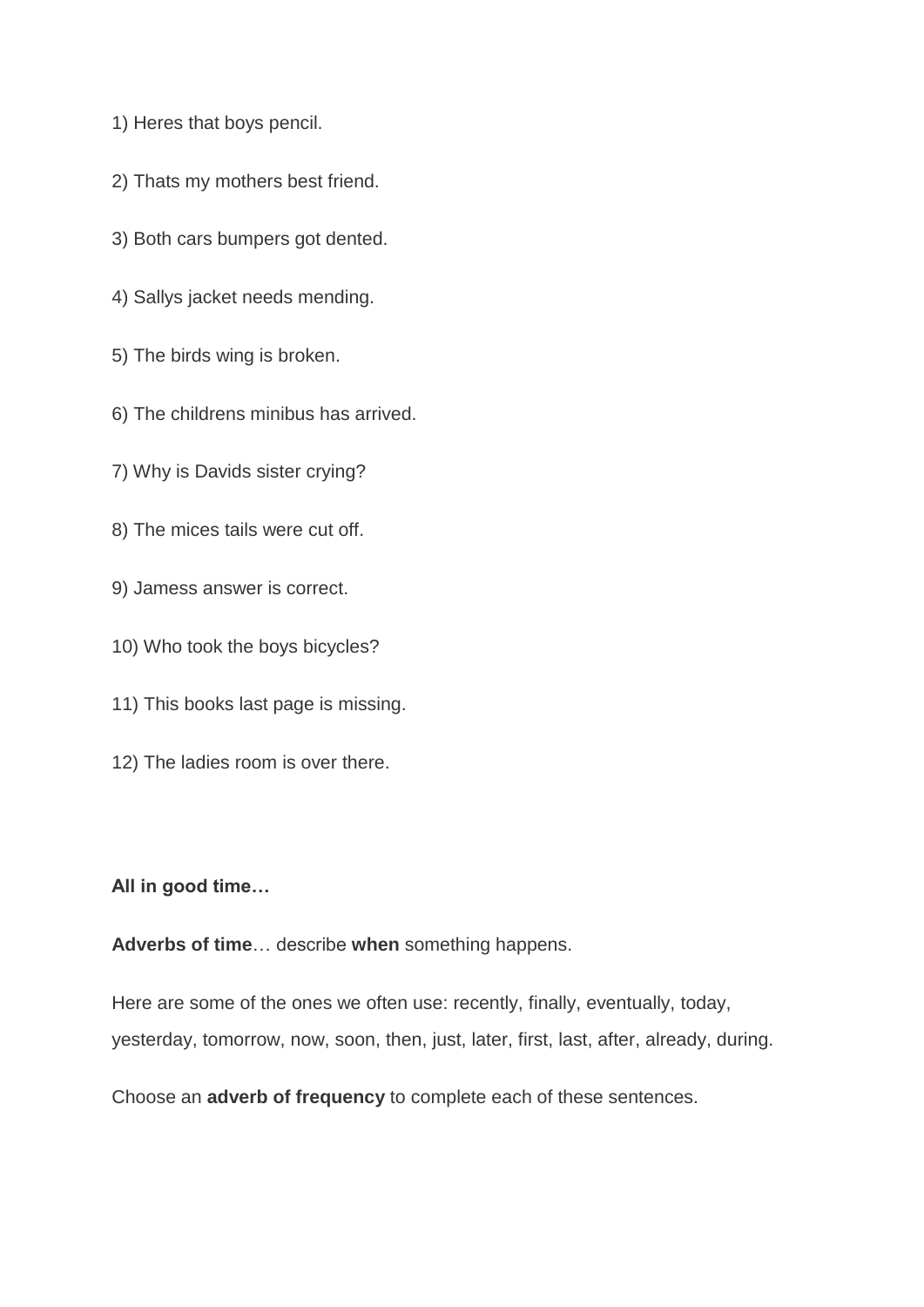1. Do it today or you will have to do it ……….?

2. It took us 24 hours but we ……….. got there.

3. "When are we gonna get there?" - "……….**.**"

4. Clare finished the race first; her sister finished ………... **.** 

5. Stop nagging. I've ……… tidied my room up.

6. Andy left school early; Darren got home a little ………… **.** 

7**.** I'm sorry you've missed the head teacher. She's ……… just left the building.

8. There's been a lot of rain …………. Even the ducks are fed up of it.

9. Don't let the children play in the park ………… dark.

10. Year 5 ………… understood adverbs – or so they claimed.

## **THE GREAT ADVERB SEARCH**

# **How many adverbs can you find in this story?**

Tom and Sally Jones had just put little Tommy to bed when suddenly they heard him crying hysterically. They rushed anxiously into the bedroom where they found five-year-old Tommy sitting up in bed. Tears were flowing down his cheeks. This was unusual because Tommy seldom cried.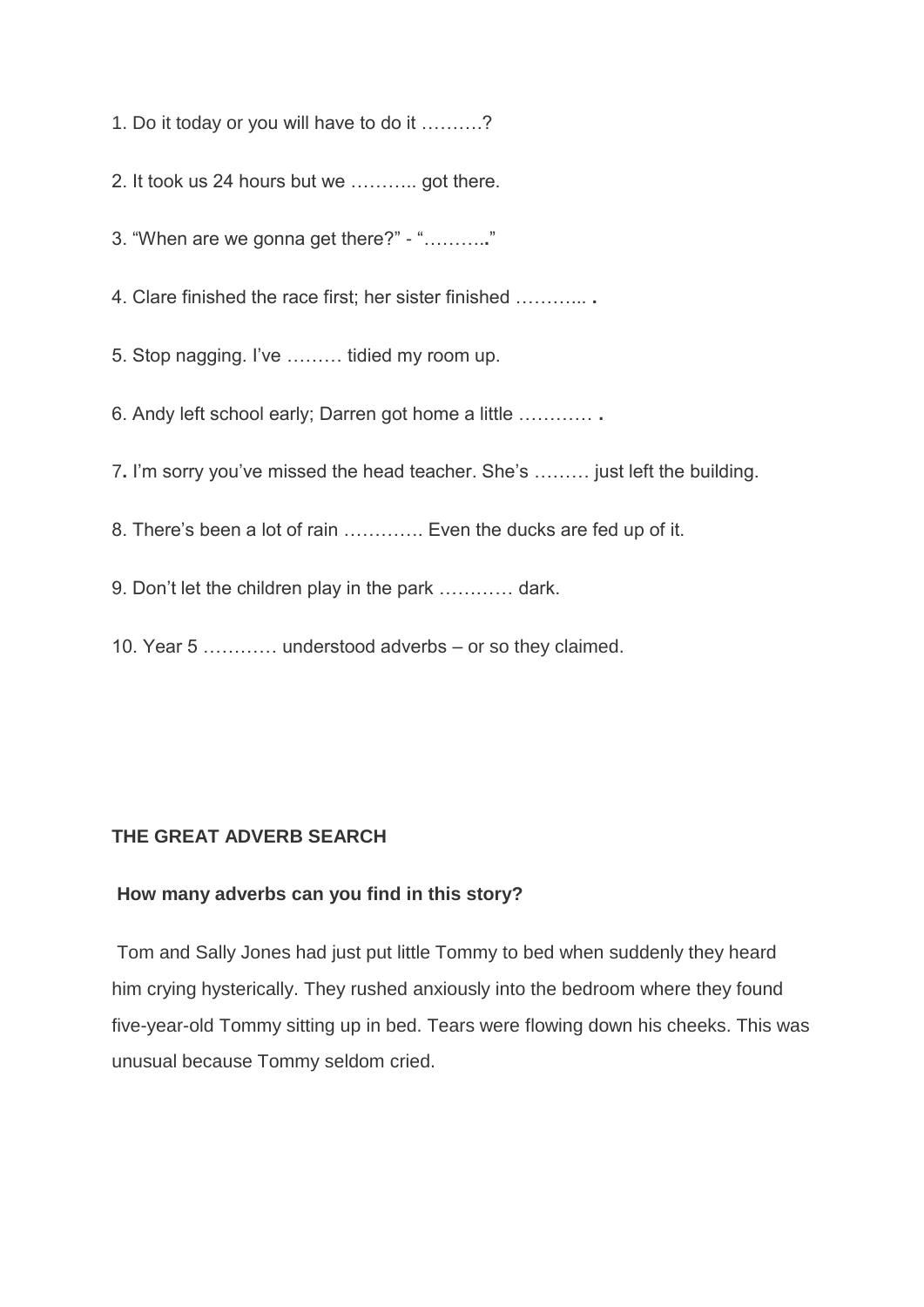Tommy had accidentally swallowed a 5p piece and was sure he was going to die immediately. It wasn't really serious because the 5p had gone all the way down, but no amount of explaining could change Tommy's mind.

To calm him down, Tom palmed a 5p piece from his pocket and pretended to find it behind his son's ear.

Before he could stop him, the little lad grabbed the 5p from his dad's hand, immediately swallowed it, and demanded cheerfully: "Do it again, Dad!"

Unfortunately for Tommy, all his dad had left in his pocket was a 50p piece!

# **Semi colon - things to note**

- The semi-colon separates two complete sentences;
- The second sentence has a strong relation to the first sentence;
- The semi-colon can be used **in the place** of a connective;
- Do **not** use a capital letter after a semi-colon unless it would have one anyway; for example 'I' or a proper noun such as a name.

Add semi-colons where appropriate and explain why they are there.

- 1. We missed the last bus we had to walk all the way home.
- 2. Dogs are pack animals cats are solitary creatures.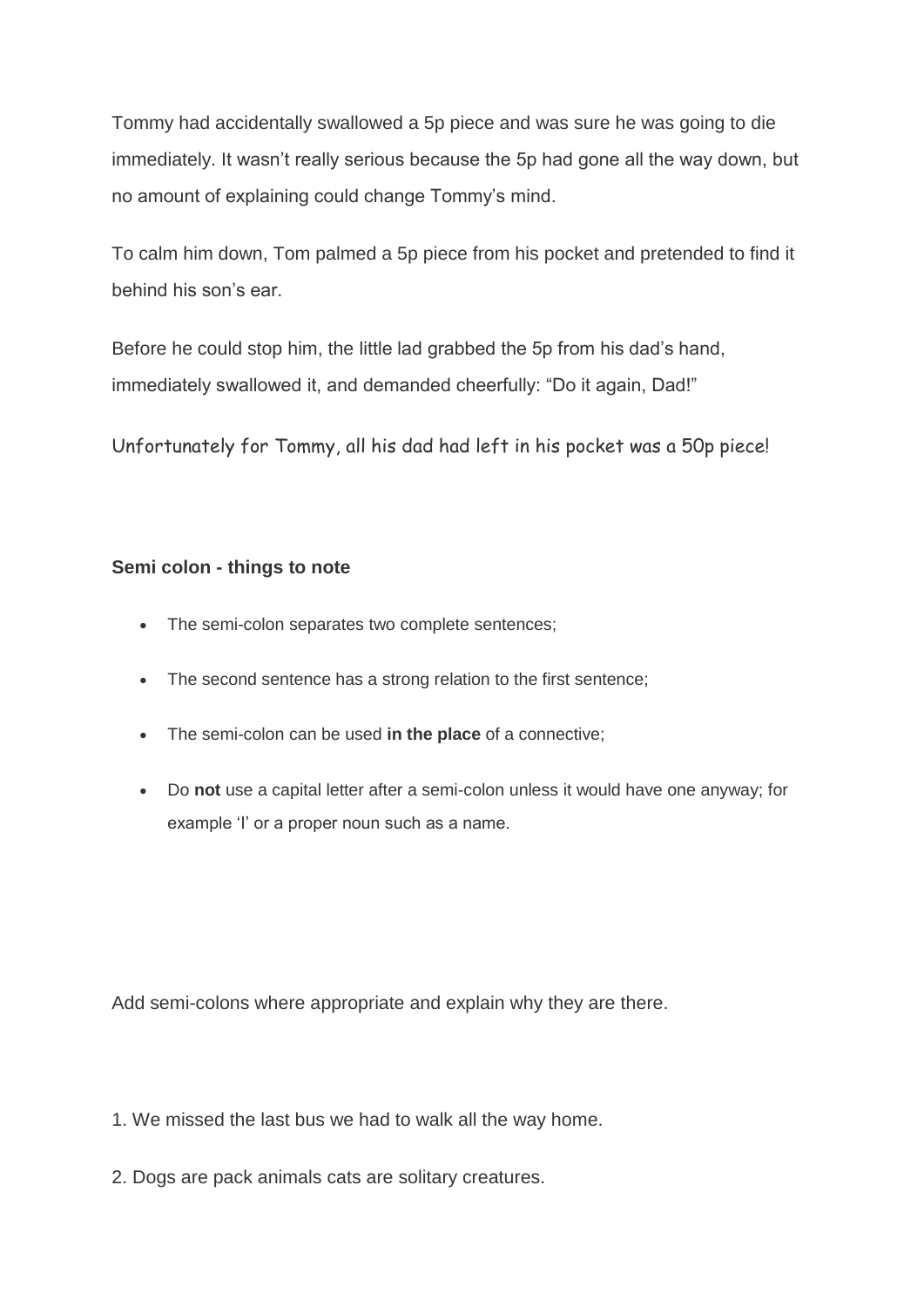3. Gabe has taken up the guitar I pity his poor neighbours.

4. A smile is the shortest distance between friends smile a lot.

5. Girls are from Venus boys are from Mars that's a scientific fact.

6. Amber wore a white dress for the wedding Archie wore his kilt.

7. You said robbing the bank would be easy why are we in prison then?

8. I beg your pardon I didn't promise you a rose garden.

9. Suzie stayed out in the sun too long she looks like a greasy chip.

10. I thought semi-colons were difficult they're actually quite easy!

## **Warning!**

Some students are so thrilled by semi-colons that they splatter them all over their writing. Do not do this. Use only two or three in any piece of writing. If you use too many, it just looks silly – and you'll probably get them wrong.

**Try some of these online activities to support learning…**

Punctuation marks:

[http://www.bbc.co.uk/bitesize/secondlevel/literacy\\_and\\_english/writing/punctuation/pl](http://www.bbc.co.uk/bitesize/secondlevel/literacy_and_english/writing/punctuation/play/) [ay/](http://www.bbc.co.uk/bitesize/secondlevel/literacy_and_english/writing/punctuation/play/)

Composition:

http://www.bbc.co.uk/bitesize/secondlevel/literacy\_and\_english/writing/leaflets\_and [posters/play/popup.shtml](http://www.bbc.co.uk/bitesize/secondlevel/literacy_and_english/writing/leaflets_and_posters/play/popup.shtml)